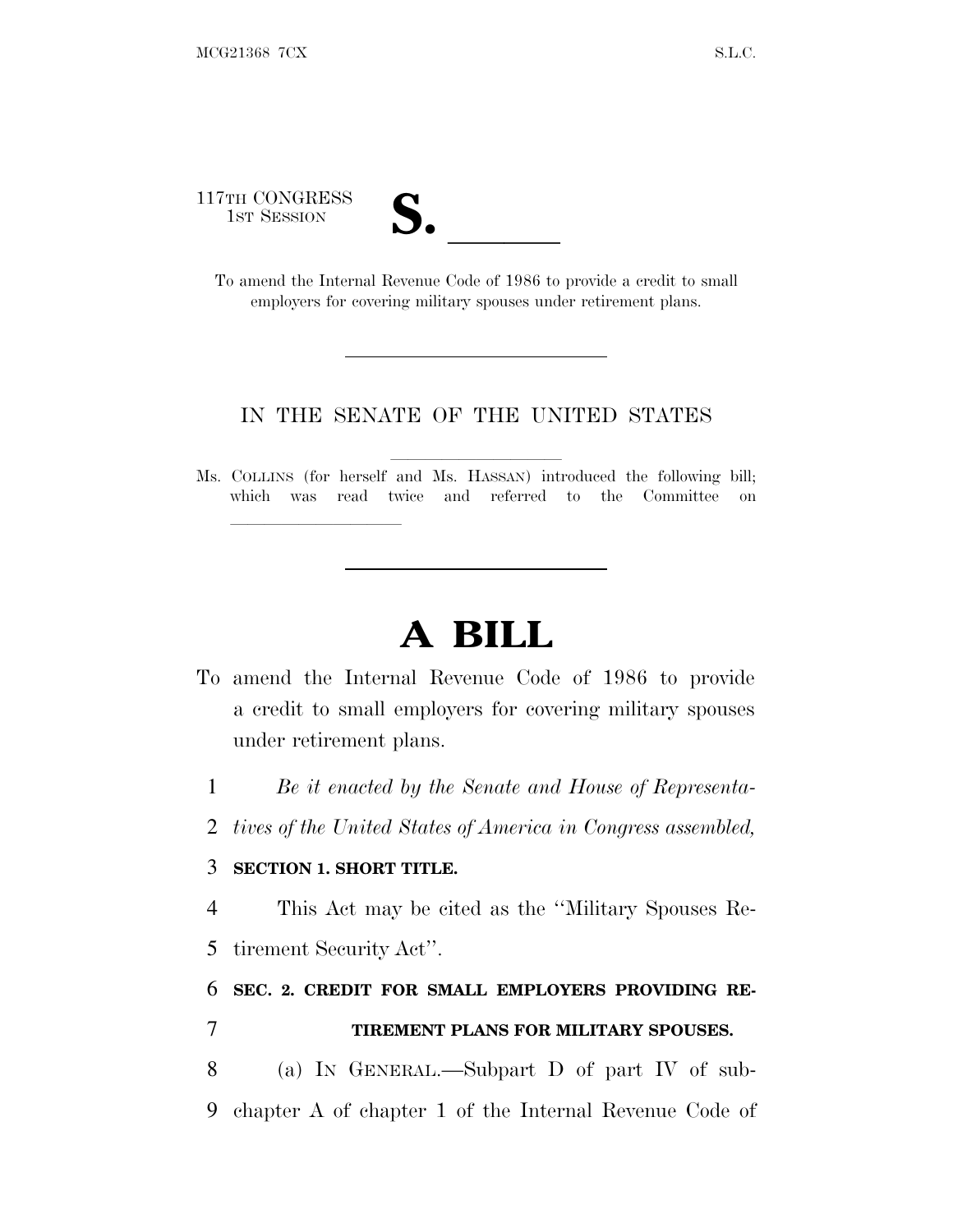1986 is amended by adding at the end the following new section:

## **''SEC. 45U. SMALL EMPLOYER PROVISION OF RETIREMENT SAVINGS FOR MILITARY SPOUSES.**

 ''(a) I<sup>N</sup> GENERAL.—For purposes of section 38, in the case of a covered small employer, the military spouse employee retirement plan credit determined under this section for the taxable year is an amount equal to the sum of—

 ''(1) \$200 for each eligible military spouse em- ployee who is eligible to participate in an eligible em- ployer plan during the plan year ending with or within such taxable year, plus

14  $(2)$  with respect to each eligible military spouse employee participating in such plan, the less-er of—

 $\mathcal{L}(\mathbf{A})$  the amount of employer contributions (other than any contribution described in sub-19 paragraph  $(B)$  or  $(C)$  of section  $25B(d)(1)$  made under all eligible employer plans on behalf of such eligible military spouse during the plan year ending with or within such taxable year, or 23 (B) \$300.

 In the case of a defined benefit plan, the amount treated as an employer contribution under para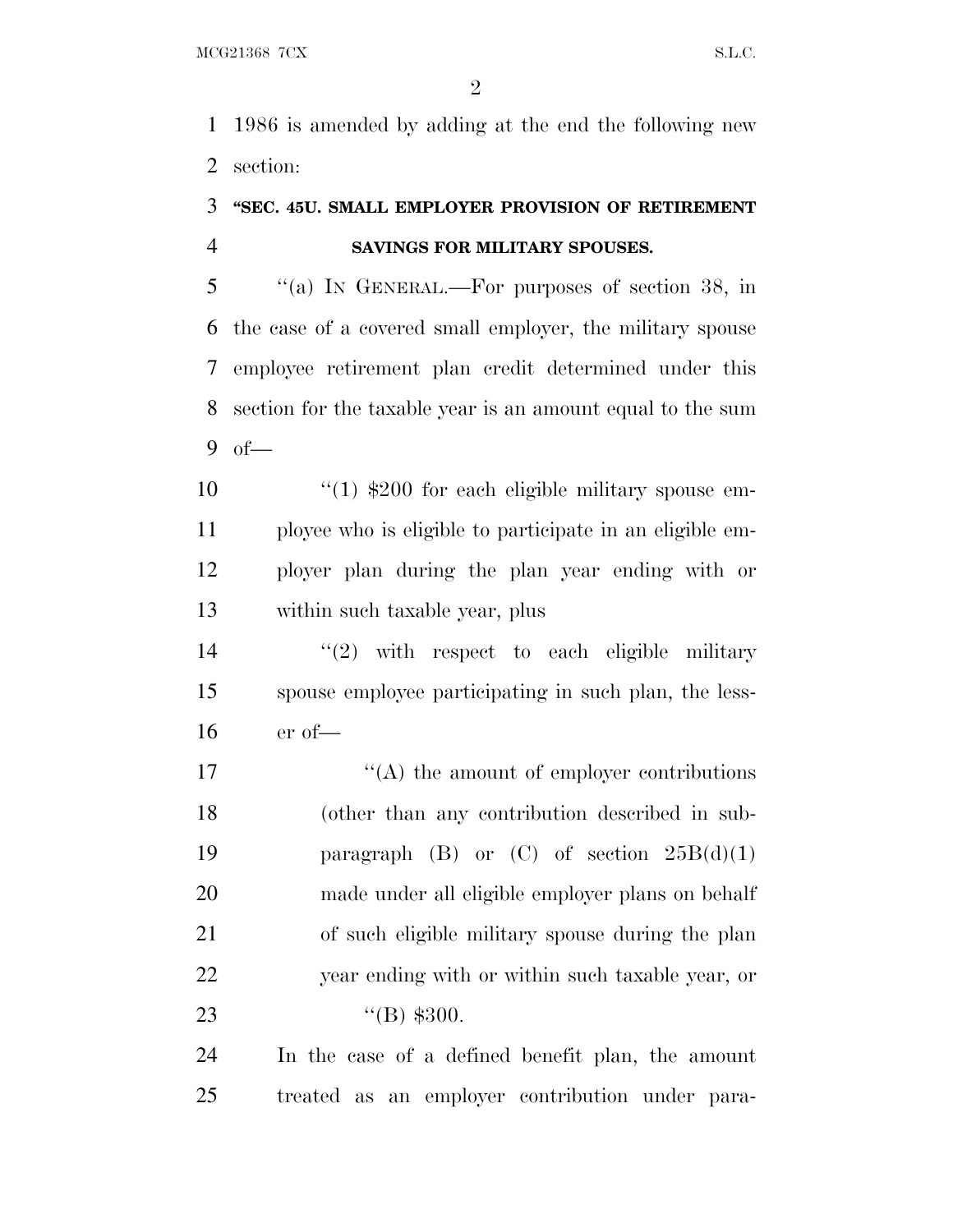$MCG21368$   $7CX$  S.L.C.

1 graph  $(2)(A)$  shall be the increase in the partici- pant's nonforfeitable accrued benefit (determined by using the rules of section 417(e)(3)) reduced by the amount of such increase attributable to employee contributions.

 ''(b) ELIGIBLE EMPLOYER PLAN.—For purposes of this section, the term 'eligible employer plan' means a qualified employer plan (within the meaning of section 4972(d)) in which all eligible military spouse employees of the covered small employer—

 $\langle \cdot (1) \rangle$  are eligible to participate as of the later of the first day of the first plan year of the plan or the date the employee has been employed for at least 2 months,

 ''(2) are eligible to receive matching contribu- tions (as defined in section  $401(m)$ ) and nonelective contributions in the same manner as an employee (other than a highly compensated employee) with at least 2 years of service, and

 $(3)$  are fully vested in their accrued benefit under the plan upon commencement of participation. 22 " (c) COVERED SMALL EMPLOYER.—For purposes of this section, the term 'covered small employer' means an eligible employer (within the meaning of section  $25 \quad 408(p)(2)(C)(i)$ ).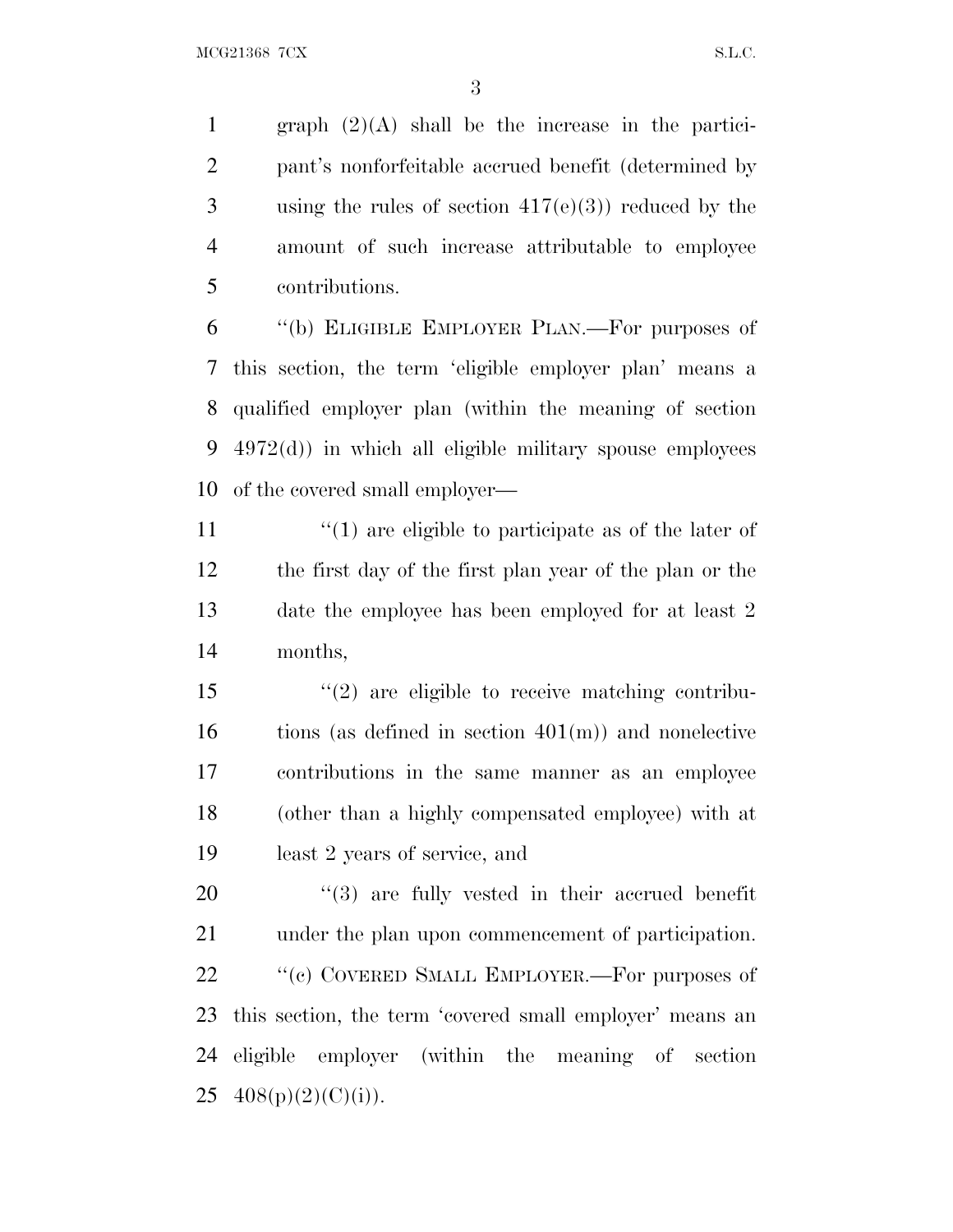| $\mathbf{1}$   | "(d) ELIGIBLE MILITARY SPOUSE EMPLOYEE.-               |
|----------------|--------------------------------------------------------|
| $\overline{2}$ | " $(1)$ In GENERAL.—The term 'eligible military'       |
| 3              | spouse employee' means any employee of the covered     |
| $\overline{4}$ | small employer who-                                    |
| 5              | $\lq\lq$ has been employed by the employer             |
| 6              | for more than 2 months,                                |
| 7              | $\lq\lq (B)$ is not a highly compensated employee      |
| 8              | (within the meaning of section $414(q)$ ), and         |
| 9              | "(C) makes a certification to the small em-            |
| 10             | ployer that, as of the date such employee is           |
| 11             | hired by the employer, such employee is mar-           |
| 12             | ried to an individual who has performed service        |
| 13             | in the uniformed services (as defined in chapter       |
| 14             | 43 of title 38, United States Code) while on ac-       |
| 15             | tive duty for a period of more than 30 days (in-       |
| 16             | cluding the date such employee is hired).              |
| 17             | Any certification under subparagraph (C) shall in-     |
| 18             | clude the servicemember's name, rank, and military     |
| 19             | branch and the employee's uniformed services identi-   |
| 20             | fication card number.                                  |
| 21             | "(2) LIMITATION.—An individual may not be              |
| 22             | treated as an eligible military spouse with respect to |
| 23             | any covered small employer for more than 3 taxable     |
| 24             | years.".                                               |